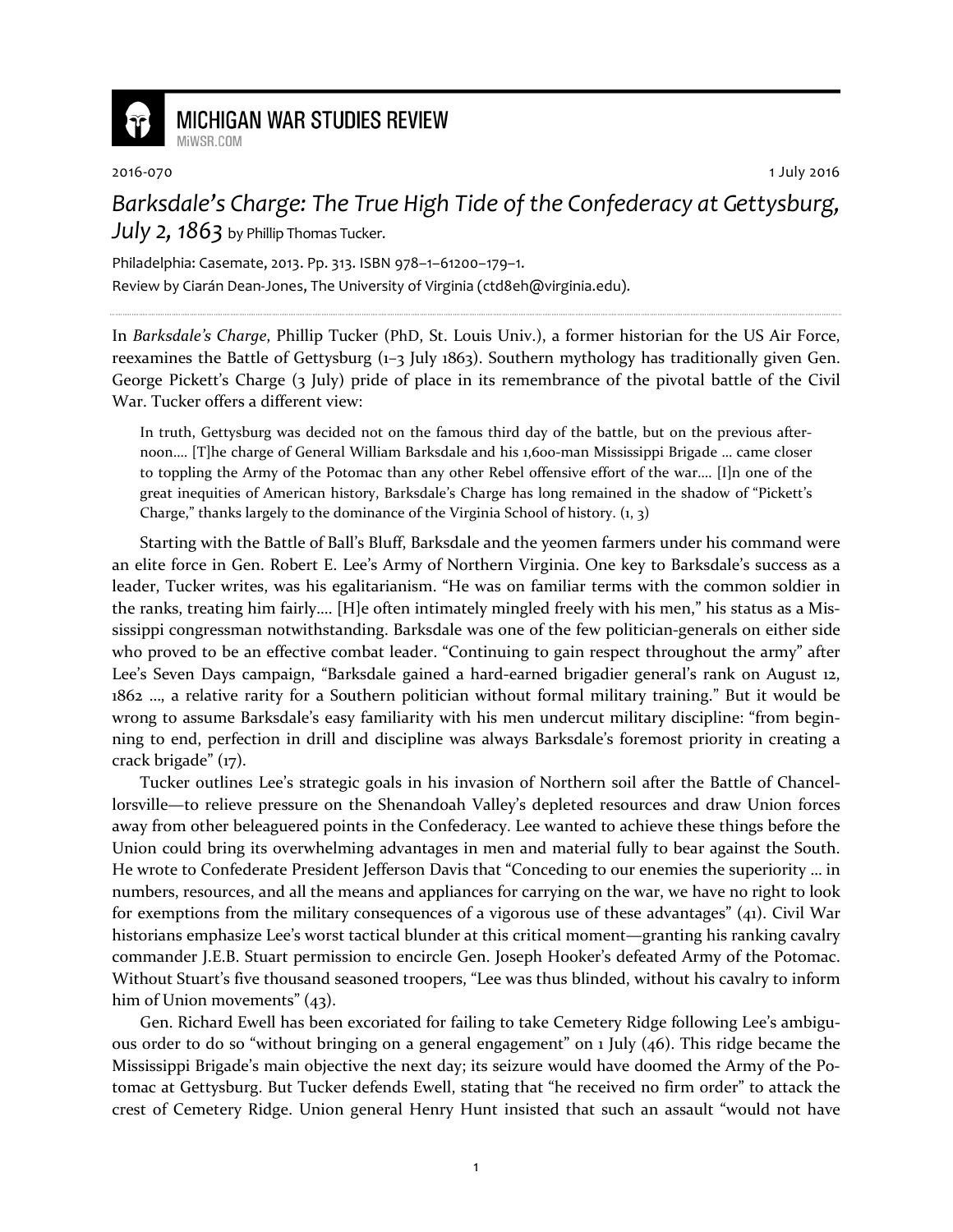been justified … without the positive orders of Lee, who was present, and wisely abstained from giving them" (47). Historians have also faulted Gen. James Longstreet for failing to vigorously execute Lee's 1 July order "to attack up the Emmitsburg Road" (48). Longstreet, too, suffered from the absence of Stuart's troopers and the vital reconnaissance they might have provided before the Mississippians' assault.

By the time Barksdale's men took positions opposite the Union's Third Corps fronting the Peach Orchard and Emmitsburg Road, the fight had acquired personal dimensions for the Mississippians. As Gen. Ulysses S. Grant came ever closer to taking Vicksburg in spring and early summer 1863, the men of Barksdale's brigade began receiving news of dispossessed families and damaged property. "In his diary on February 5, 1863," notes Tucker, "an incensed Private Moore, 17th Mississippi, penned how 'heard [sic] from home this evening [and the invading] abolitionists have left Pa an old blind mule,' while taking practically everything else from his family's middle-class Mississippi farm" (57). A private in the Thirteenth Mississippi wrote "we have all been in agony of suspence [sic] to hear of the final result of the conflict which has been going on in Miss." That "By the time of the showdown at Gettysburg, Lee's army contained more Mississippi infantry regiments than defended Vicksburg" (58) attests to the importance the Confederate leadership placed on the eastern theater.

After Gen. Daniel Sickles moved the Union Third Corps to a defensive position in front of the Peach Orchard on 1 July, leaving a gap in the Union's left-center, "the promise of decisive victory for Barksdale hinged upon a two-part tactical formula: first, overrunning the foremost high ground position of the Peach Orchard and along the Emmitsburg Road Ridge to set the stage for continuing the attack farther east to capture the other and most important key to the battlefield, Cemetery Ridge" (70), where the Union defenders included several regiments of Pennsylvania infantry. Hence, "The struggle was guaranteed to be tenacious because the Pennsylvanians now defended their home state"  $(65)$ .

Before launching his assault, Barksdale and his Mississippians sustained withering cannon fire, as his superiors at the corps and division levels, Longstreet and Gen. Lafayette McLaws, delayed the Mississipians' advance as brigades on either side of them engaged the enemy. The immobility was not the fault of Barksdale, whose fighting blood stayed up throughout the engagement. McLaws later wrote, "Barksdale had been exceedingly impatient for the order to advance, and his enthusiasm was shared in by his command" (79). Meantime, he gave orders that had a devastating effect on Union defenders during the following assault. He issued his men twenty extra rounds of ammunition each and ordered them to place percussion caps on their rifles so that, as they charged across the open ground before the Peach Orchard, they "would not be tempted to halt and return fire too early in the assault" (87).

Once the attack began, Col. Benjamin Grubb Humphreys detached his Twenty-First Mississippi from the three other regiments in Barksdale's brigade, in order to capture reserve artillery pieces, as Tucker puts it, "on their own hook." After the other regiments routed the Union Third Corps along the Wheatfield Road, "Humphreys and his men embarked on one of the most devastating of all Confederate attacks at Gettysburg and a special mission in which the priority was 'to do a little battery busting,' but on a scale unsurpassed during the three days of fighting at Gettysburg" (131–32). Barksdale's men quickly overcame resistance along the Emmitsburg Road, but "The rounding up of Yankee prisoners took time, delaying the resumption of [their] attack northeast up the Emmitsburg Road" (138). Barksdale's decimated regiment further delayed their move eastward to confiscate clothing and supplies from the Union dead.

[T]he Mississippians' dual attacks of widely separated wings promised to shortly run into difficulties because of the loss of so many good men and the great distance yet required to reach Cemetery Ridge's strategic crest…. In addition, aside from the brief, but important few minutes when Barksdale and Wilcox's Alabamians had cooperated to crush the remnants of Sickles' Second Division, the Mississippi Bri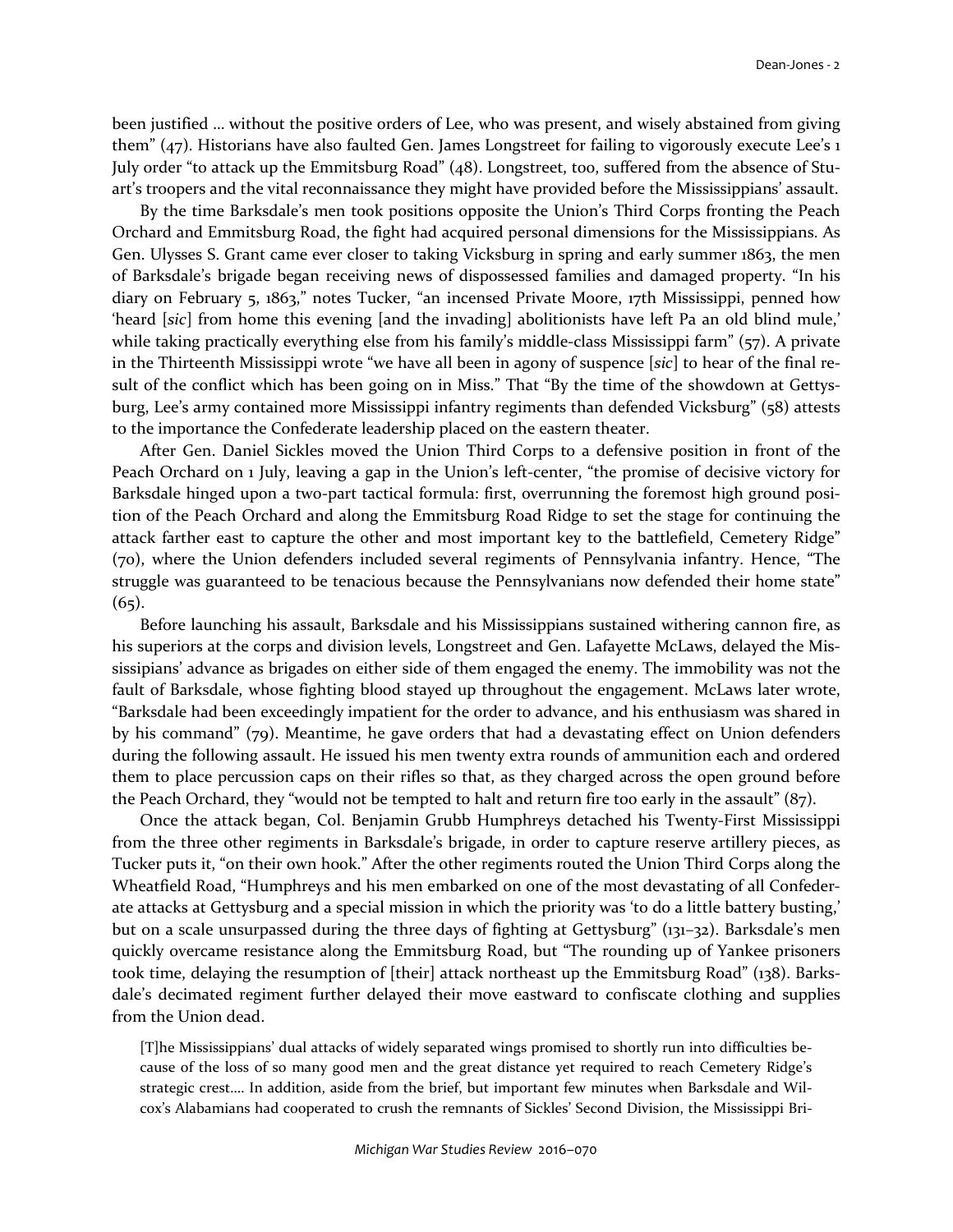gade had no other infantry supports in sight. [After Barksdale seized Emmitsburg Road,] the Army of the Potomac's real left flank, because of the Third Corps' absence, was now located to the left of the Second Corps far to the east on Cemetery Ridge, where Sickles' Corps should have been positioned had not the New Yorker advanced to the Peach Orchard. [Barksdale] fully realized that he was not moving toward Meade's exposed left flank but only smashing through the Third Corps' right, not yet gaining eliminating [sic]<sup>1</sup> any possibility of inflicting a decisive blow. (154, 164).

As Humphreys and the Twenty-First Mississippi continued to capture artillery pieces on Barksdale's right, he turned directly east, pursuing the scattered Third Corps toward Plum Run and up Cemetery Ridge.

Barksdale's men lacked reserves and "the Rebel artillery provided relatively little close-range support for [his] attackers, who surged ahead on their own" (172). Tucker stresses that all the men of Barksdale brigade, not just the Twenty-First Mississippi, were "fighting on their own hook"—"in the bid to capture Cemetery Ridge's crest, an ever-decreasing number of Mississippi infantrymen had to eliminate resurgent Union batteries on their own" (184).

Tucker indicts Longstreet and Lee for not supporting Barksdale's troops. "Longstreet, who had never wanted to launch the tactical offensive this afternoon, was not only more pessimistic but outright defeatist. He ordered no troops to follow up behind Barksdale" (176). Lee's overconfidence in his corps commanders compounded the problem, since he "failed to closely supervise and manage the offensive effort, especially in supporting Barksdale's dramatic breakthrough…. Lee possessed no strategic reserve to follow-up [sic] on Barksdale's success, or any other that might be achieved that day" (176). By contrast, Meade and his artillery chief Henry Hunt made good use of their reserves during the Second Corps' retreat up Cemetery Ridge. "Unfortunately for the Mississippi Brigade, the Army of the Potomac … benefitted from the availability of a powerful artillery reserve, unlike Lee's Army, which had made the fatal error of abolishing its artillery reserve corps just before invading the North" (213).

Captain John Bigelow's Ninth Massachusetts Light Artillery stymied the Mississippians' onslaught long enough for a New York brigade to assemble along Plum Run and push Barksdale's depleted ranks away from Cemetery Ridge. Ordered by Lt. Col. Freeman McGilvery to sacrifice his battery in order to protect the Third Corps' retreat from the Emmitsburg and Wheatfield roads, Bigelow lost six of seven sergeants and three of four officers to Humphreys' sharpshooters, a testament to their brave resilience in the face of overwhelming odds (206). Tucker is evenhanded in his description of the exploits that took place during the battle.

The book culminates with the arrival of Col. George Lamb Willard's New York brigade, which, like the Mississippians and Pennsylvanians, had a personal stake in the outcome of the battle. After their recent humiliation at Harpers Ferry, they were eager to redeem themselves on Cemetery Ridge— "Unfortunately, for the breathless Mississippians, now exhausted, low on ammunition, and with many leading regimental and company officers cut down, they could not have encountered more highlymotivated soldiers than these New Yorkers" (217). This change in circumstances made Longstreet even warier of trying to exploit the tactical advantages gained by Barksdale's offensive. "Tragically, hundreds of Mississippi Brigade soldiers had already been cut down in part because of the lack of unity in tactical thinking between the offensive-minded Lee and the defensive-minded Longstreet" (223). Longstreet admitted as much when he remarked to Gen. John Bell Hood on 2 July that "[Lee] wishes me to attack; I do not wish to do so without Pickett. I never like to go into battle with one boot off"  $(224).$ 

l

<sup>1.</sup> One of many blemishes left by careless proofing of Tucker's book.